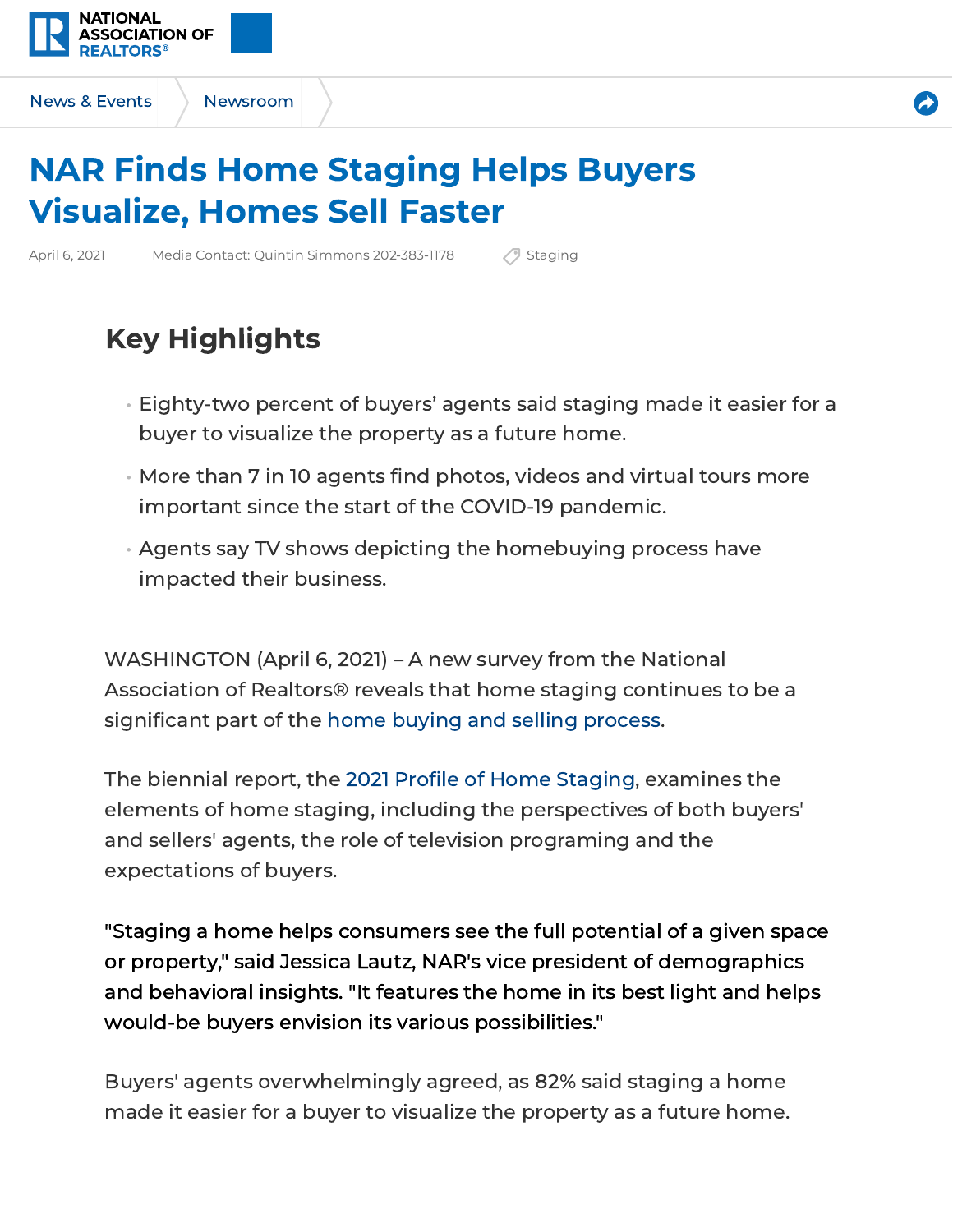These agents also said that visuals themselves are helpful, even more so in relation to buying a house during the coronavirus outbreak. Eightythree percent of buyers' agents said having photographs for their listings was more important since the beginning of the pandemic. Seventy-four percent of buyers' agents said the same about videos, and 73% said having virtual tours available for their listings was more important in the wake of COVID-19.

"At the start of the pandemic, in-person open house tours either diminished or were halted altogether, so buyers had to rely on photos and virtual tours in search of their dream home," said Lautz. "These features become even more important as housing inventory is limited and buyers need to plan their in-person tours strategically."

Staging also increased the sum buyers were willing to spend for a property, according to the report. Twenty-three percent of buyers' agents said that home staging raised the dollar value offered between 1% and 5%, compared to similar homes on the market that hadn't been staged.

Coincidently, the response from sellers' agents was nearly identical, as 23% reported a 1% to 5% price increase on offers for staged homes.

Eighteen percent of sellers' agents said home staging increased the dollar value of a residence between 6% and 10%. None of the agents for sellers reported that home staging had a negative impact on the property's dollar value.

Moreover, 31% said that home staging greatly decreased the amount of time a home spent on the market.

Exactly which parts of a home to stage vary, although living rooms (90%) and kitchens (80%) proved to be the most common, followed closely by master bedrooms (78%) and dining rooms (69%). As many workers were forced to work from home due to the pandemic, 39% staged a home office or office space.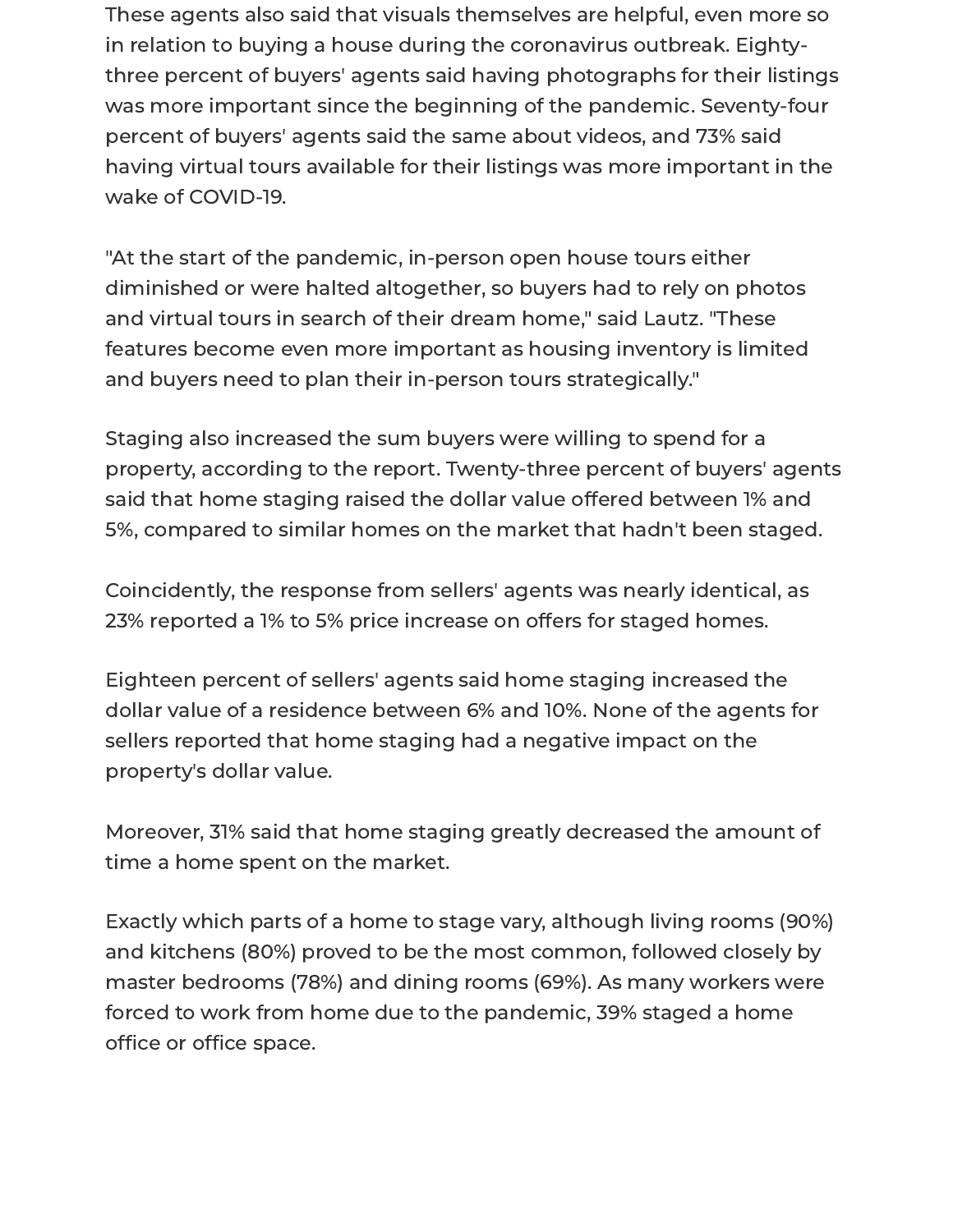like homes staged on television. Sixty-eight percent of Realtors® reported that buyers were disappointed by how homes appeared compared to those seen on TV shows. Television programing played a noticeable role in how buyers viewed a potential property, according to Realtors®. Agents surveyed said that typically 10% of buyers believed homes should look the way they appear on TV shows. Sixty-three percent said buyers requested their home look

In some cases, agents found that TV shows could influence a buyer's perspective about a home. Seventy-one percent of respondents said that TV shows that depict the buying process impacted their business by setting unrealistic or increased expectations. Sixty-one percent said that TV programs set higher expectations of how homes should look, while 27% said that TV shows result in more educated home buyers and sellers.

"The magic of television can make a home transformation look like it happened in a quick 60-minute timeframe, which is an unrealistic standard," said NAR President Charlie Oppler, a Realtor® from Franklin Lakes, N.J., and broker/owner of Prominent Properties Sotheby's International Realty. "I would advise buyers and sellers alike that before house hunting or before listing, they connect with a trusted Realtor® to get a reasonable sense of what's out there and an idea of what to expect."

Eight-one percent of those surveyed said buyers had ideas about where they wanted to live and what they wanted in an ideal home (76%) before they began the buying process.

Forty-five percent of surveyed Realtors® said they have seen no change in the share of buyers who planned to flip a home in the last five years, while 42% said they had.

Also, 59% said they have seen an increase in the buyers who planned to remodel a home in the last five years, while 34% said they have seen no change. Agents surveyed said that typically 25% of buyers who plan to remodel will do so within the first three months of owning their home.